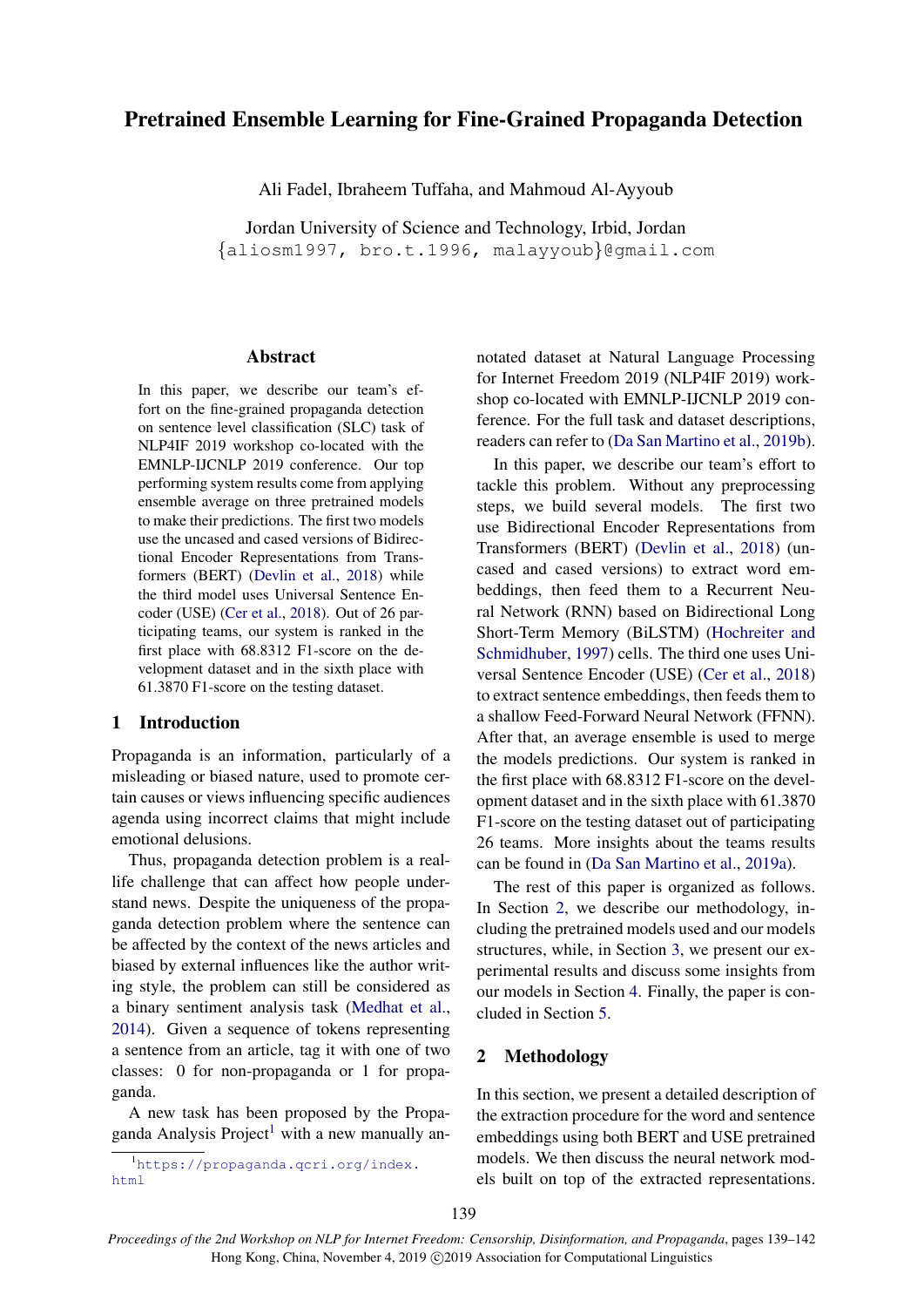<span id="page-1-2"></span>

Figure 1: BERT-based models architecture

The implementation is available on a public repository.[2](#page-1-0)

# 2.1 BERT-based Models

We use the small version of BERT (Base version) using each of the uncased and cased models provided by pytorch − transformers Python pack-age<sup>[3](#page-1-1)</sup> to extract the word embeddings. The uncased and cased models are separately used to build two different models using the same RNN architecture. The usage of the cased version is to benefit from the cased words which mostly represent the named entities. As shown in Figure [1,](#page-1-2) the model can be divided into four layers/components:

1. Text Tokenization

We use either the uncased or the cased BERT tokenizer (based on which model we want to train or inference) to tokenize text before feeding it to the BERT model. This step is important to run the BERT model and get the appropriate contextual words representations as the pretrained BERT model was trained on tokenized text [\(Devlin et al.,](#page-3-0) [2018\)](#page-3-0). The tokenizer applies several steps on the text to tokenize it. For example, it uses the Word-Piece tokenizer [\(Wu et al.,](#page-3-8) [2016\)](#page-3-8) to segment the words into subwords.

2. Embeddings Extraction

After the tokenization step, the tokenized text runs through the BERT model while saving the outputs of the hidden layers. The final embedding vector for each token is the summation of the last four hidden layers of the BERT model.

3. RNN Component

The contextual embedding vectors extracted from the BERT model are fed to two consecutive BiLSTM layers [\(Hochreiter and Schmid](#page-3-4)[huber,](#page-3-4) [1997\)](#page-3-4) with 128 hidden units, each with 20% dropout rate [\(Srivastava et al.,](#page-3-9) [2014\)](#page-3-9).

4. Shallow Feed-Forward Neural Network Component

The thought vector (which is the final state outputted from the last step by the RNN cell) taken from the second BiLSTM layer is used as a representation vector for the input sentence. The vector is used as an input to two fully-connected layers that have 256 and 128 hidden units, respectively, with ReLU as their activation function. These layers are followed by an output layer with a Sigmoid activation function.

The uncased and cased models are trained for 4 and 5 epochs, respectively, on an Nvidia GeForce GTX 970M GPU in less than 20 minutes to train each model using Adam optimization algorithm [\(Kingma and Ba,](#page-3-10) [2014\)](#page-3-10) with 0.001 learning rate, 128 batch size, and binary cross-entropy loss function. As for the inference time on the development dataset, which contains 2235 sentences, it is 3.5 minutes with an average around 10 sentences per second.

# 2.2 USE-based Model

Without any preprocessing steps, we use the Transformer [\(Vaswani et al.,](#page-3-11) [2017\)](#page-3-11) version of the Universal Sentence Encoder [\(Cer et al.,](#page-3-1) [2018\)](#page-3-1) model to encode the input sentences into fixed length vectors of size 512. These vectors are used as an input to two fully-connected layers with the same structure as the one used in the BERT shallow feed-forward neural network component.

<span id="page-1-1"></span><span id="page-1-0"></span> ${}^{2}$ Link removed to maintain anonymity

<sup>3</sup>[https://github.com/huggingface/](https://github.com/huggingface/pytorch-transformers) [pytorch-transformers](https://github.com/huggingface/pytorch-transformers)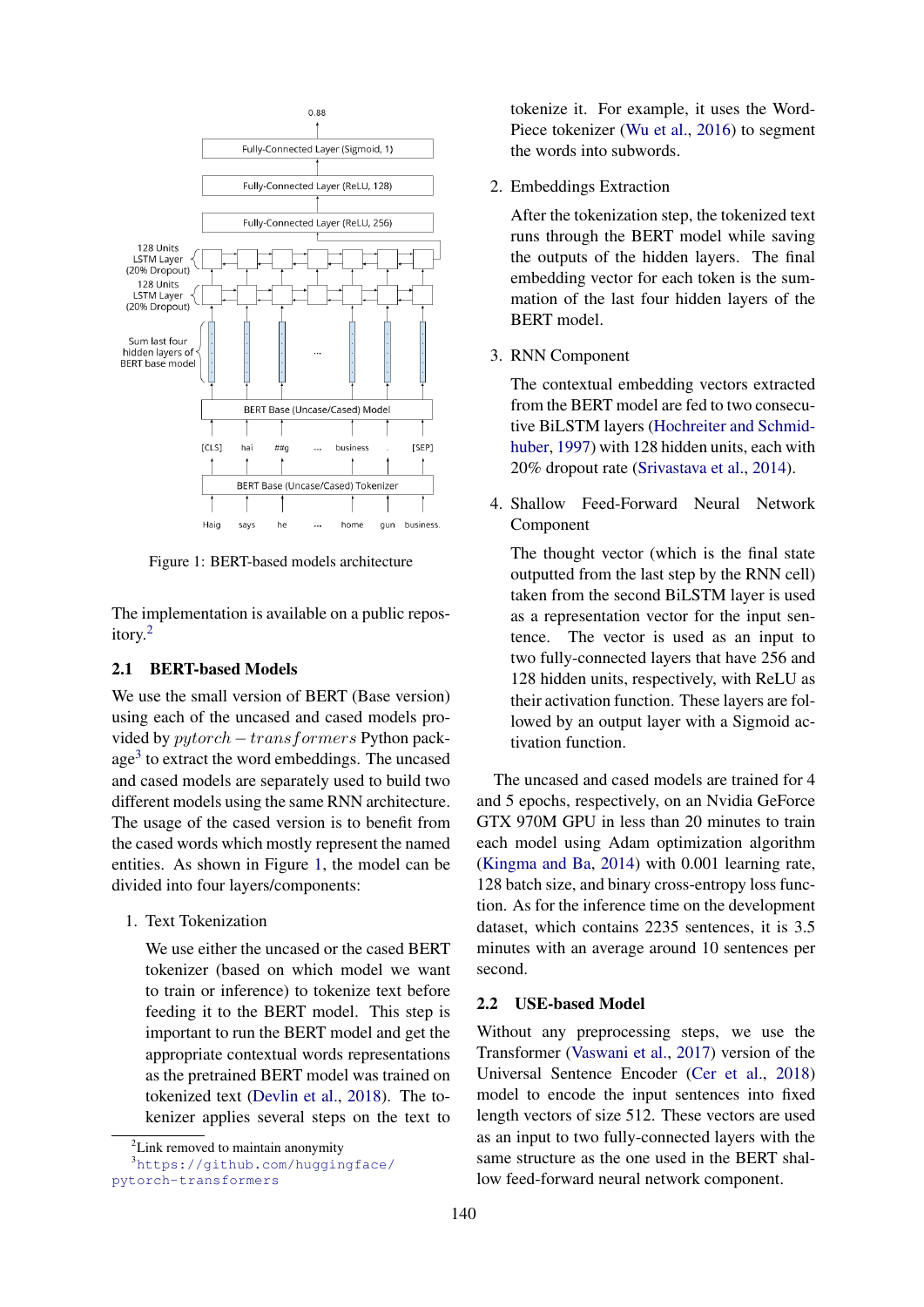

Figure 2: USE-based model architecture

This model is trained for 5 epochs on an Nvidia GeForce GTX 970M GPU in less than 5 minutes using Adam optimization algorithm [\(Kingma and](#page-3-10) [Ba,](#page-3-10) [2014\)](#page-3-10) with 0.001 learning rate, 32 batch size, and binary cross-entropy loss function. The inferencing time for this model is 30 seconds on the same development dataset with an average of 75 sentences per second.

# <span id="page-2-0"></span>3 Experimental Results

In this section, we present our experimental results by comparing our top performing system to several other attempts.

Our top performing system consists of three models. Two of these models are RNN models trained using contextual word embeddings extracted from BERT Base model using both uncased and cased versions. The uncased version achieves 66.1827 F1-score on the development dataset, while the cased version achieves 65.7849 F1-score on the development dataset. The ensemble average over these two models achieves 67.3279 F1-score on the same dataset. The third model, which is a shallow FFNN model that uses sentence embeddings extracted from Universal Sentences Encoder, achieves 63.7076 F1-score on the development dataset. Finally, the ensembling of the three models using average ensembing increases the results to 68.8312 F1-score on the development dataset, while the results decreased significantly on the testing dataset with 61.3870 F1-score. We adopted using 0.25 as our threshold for all experiments because using higher thresholds decreases the results significantly. For example, when using threshold 0.5 for the uncased

<span id="page-2-1"></span>Table 1: Models results on development and testing datasets

| Model                          | Dataset | F <sub>1</sub> -score |
|--------------------------------|---------|-----------------------|
| <b>Uncased BERT</b>            | Dev     | 66.1827               |
| <b>Cased BERT</b>              | Dev     | 65.7849               |
| Uncased BERT $+$               | Dev     | 67.3279               |
| <b>Cased BERT</b>              |         |                       |
| USE                            | Dev     | 63.7076               |
| Uncased BERT $+$               |         |                       |
| $\text{Case} \, \text{BERT} +$ | Dev     | 68.8312               |
| USE                            |         |                       |
| Uncased BERT $+$               |         |                       |
| Cased BERT +                   | Test    | 61.3870               |
| USE                            |         |                       |

<span id="page-2-2"></span>Table 2: Uncased BERT model experiments results on development datasets

| Model                           | F1-score |
|---------------------------------|----------|
| More Training                   | 60.6282  |
| 3 Fully-Connected Layers        | 63.3349  |
| 3 BiLSTM Layers                 | 65.5619  |
| <b>Duplicating Hidden Units</b> | 65.5355  |
| Weighted Attention              | 65.9804  |

BERT model, the results decreases to 58.1414 F1 score on the development dataset. Table [1](#page-2-1) shows the models results on development and testing datasets.

We reach the previously mentioned uncased model that achieves 66.1827 F1-score after conducting several experiments to explore the effect of applying different techniques on the network structure. The first experiment was to train the model for 10 epochs instead of 5, which yielded 60.6282 F1-score. Secondly, 3 fully-connected layers were used in training instead of 2. This reduced the result to 63.3349 F1-score. Similarly, an extra BiLSTM layer was added to the model, which decreased the result to 65.5619 F1-score. Then, we tried to duplicate the number of hidden units in each layers, yielding 65.5355 F1-score. Finally, we applied a sequence weighted attention [\(Felbo et al.,](#page-3-12) [2017\)](#page-3-12) on the outputs of the second BiLSTM layer. The output attention vector was used as a sentence representation instead of the thought vector, but the results did not improve giving 65.9804 F1-score. Table [2](#page-2-2) shows the uncased BERT model experiments results on developments dataset.